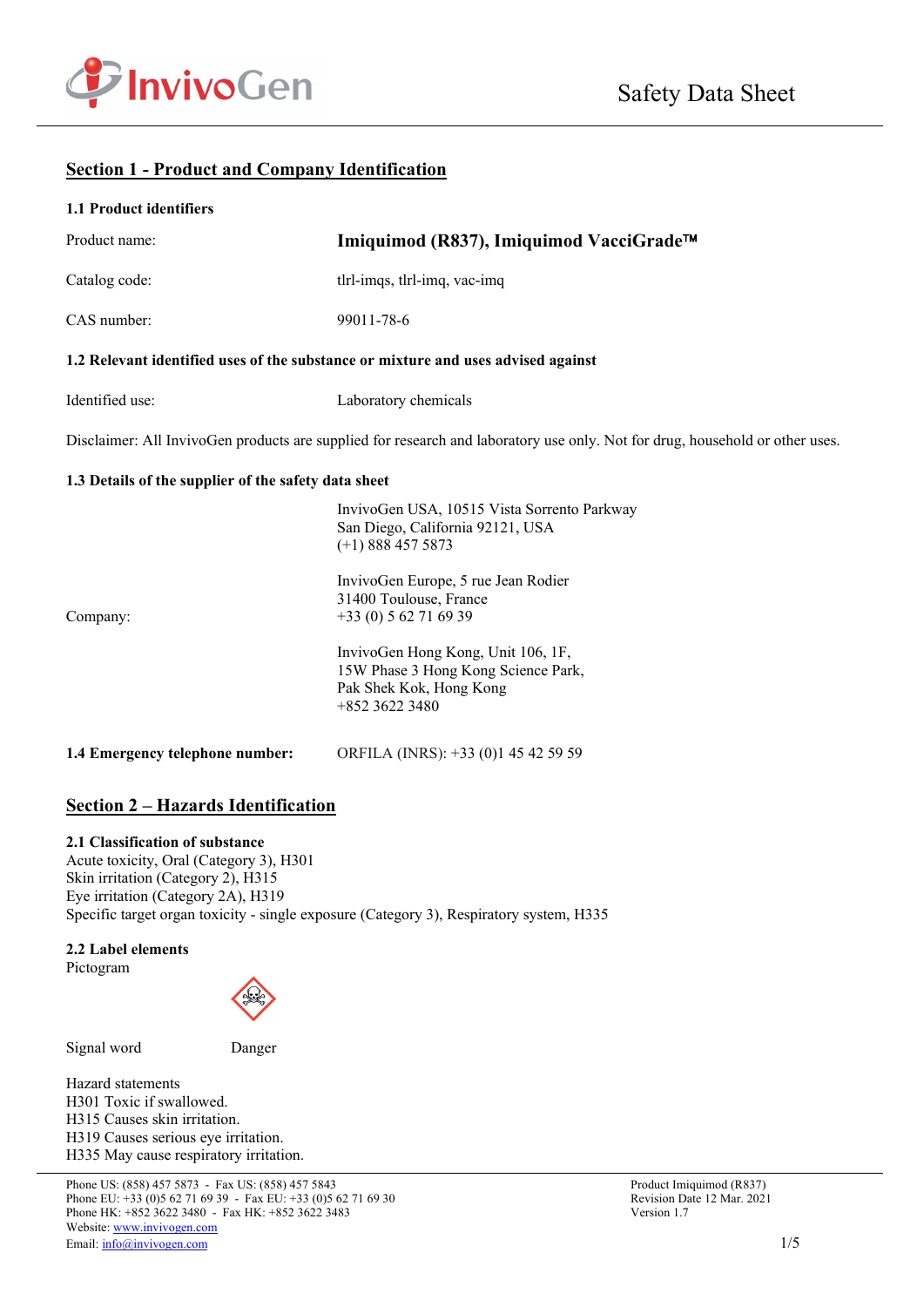

Precautionary statements

P280 Wear protective gloves/protective clothing/eye protection/face protection.

P301 + P311 IF SWALLOWED: Call a POISON CENTER or a doctor/physician.

P302 + P352 IF ON SKIN: Wash with plenty of soap and water.

P304 + P340 IF INHALED: Remove victim to fresh air and keep at rest in a position comfortable for breathing.

P305 + P351 + P338 IF IN EYES: Rinse continuously for several minutes. Remove contact lens if present and easy to do so, continue rinsing.

P308+ P313 IF exposed or concerned: Get medical attention/advice.

**2.3 Other hazards** - none

### **Section 3 – Composition/Information on Ingredient**

**3.1 Substance Synonyms:** R837, 1-(2-Methylpropyl)-1*H*-imidazole[4,5-*c*]quinoline-4-amine **CAS number:** 99011-78-6 **Formula:**  $C_{14}H_{16}N_4 \cdot HCl$ **Molecular weight:** 276.8 g/mol

### **Section 4 – First Aid Measures**

### **4.1 Description of first aid measures**

**General advice:** Consult a physician. Show this safety data sheet to the doctor in attendance. Move out of dangerous area. **If inhaled:** If breathed in, remove to fresh air. If not breathing, give artificial respiration. Consult a physician

**In case of skin contact:** Wash skin with soap and plenty of water. Consult a physician.

**In case of eye contact:** Rinse thoroughly with plenty of water for at least 15 minutes and consult a physician. **If swallowed:** Do NOT induce vomiting. Never give anything by mouth to an unconscious person. Rinse mouth with water. Consult a physician.

#### **4.2 Most important symptoms and effects, both acute and delayed**

The most important known symptoms and effects are described in the labeling (see section 2.2) and/or in section 11

# **4.3 Indication of any immediate medical attention and special treatment needed**

No data available

# **Section 5 – Fire Fighting Measures**

### **5.1 Extinguishing media**

**Suitable extinguishing media:** Use water spray, carbon dioxide, dry chemical powder or appropriate foam.

### **5.2 Specific hazards arising from the chemical**

No data available

# **5.3 Special Firefighting Procedures**

Wear self-contained breathing apparatus for fire fighting if necessary.

# **Section 6 – Accidental Release Measures**

### **6.1 Personal precautions, protective equipment and emergency**

Use personal protective equipment. Avoid breathing vapors, mist or gas. Ensure adequate ventilation. Remove all sources of ignition. Evacuate personnel to safe areas. Beware of vapors accumulating to form explosive concentrations. Vapors can accumulate in low areas.

For personal protection see section 8.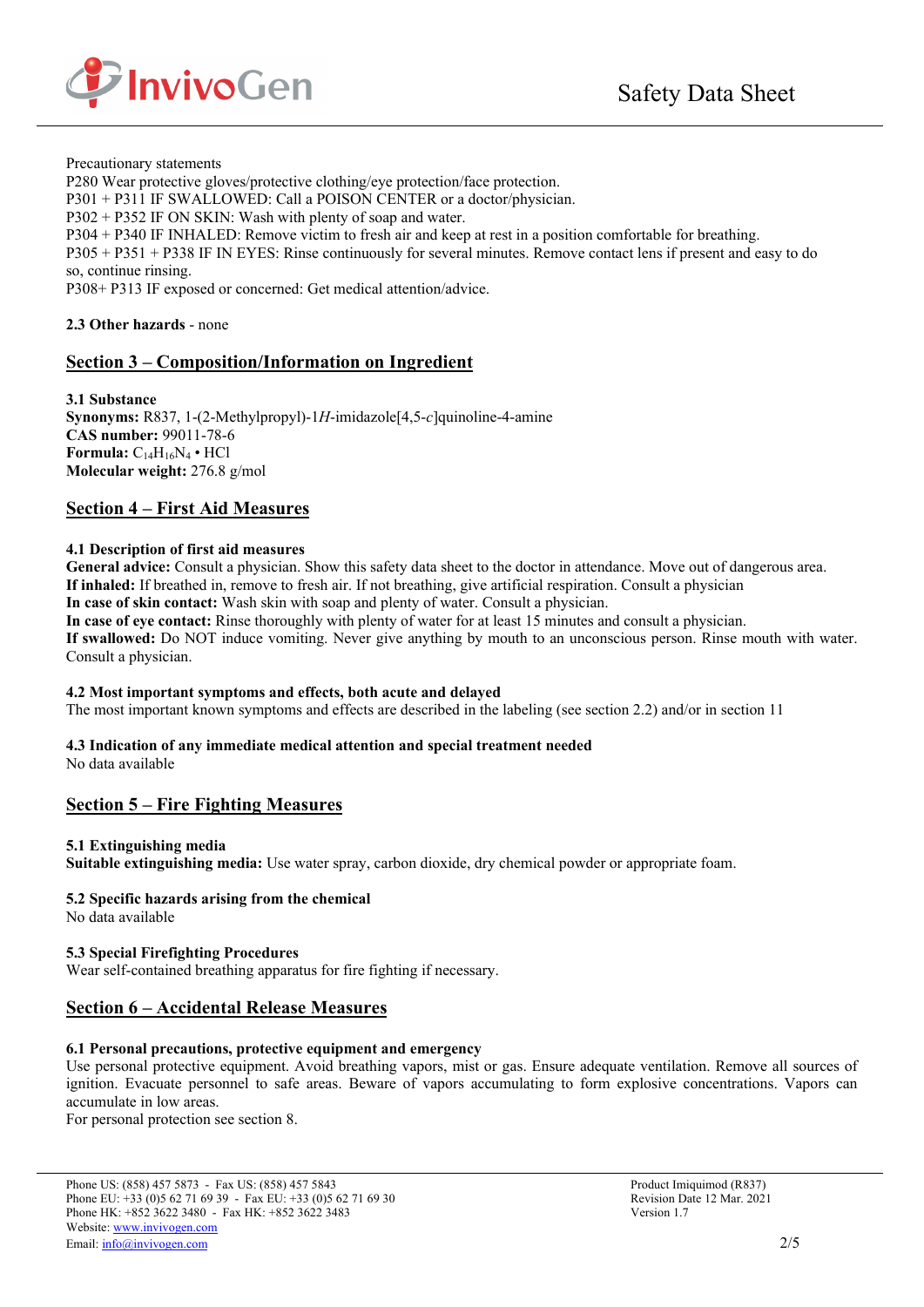

#### **6.2 Environmental precautions**

Prevent further leakage or spillage if safe to do so. Do not let product enter drains.

#### **6.3 Methods and materials for containment and cleaning up**

Contain spillage, and then collect with an electrically protected vacuum cleaner or by wet-brushing and place in container for disposal according to local regulations (see section 13).

#### **6.4 Reference to other sections**

For disposal see section 13.

### **Section 7 – Handling and Storage**

#### **7.1 Precautions for safe handling**

Provide appropriate exhaust ventilation at places where dust is formed. For precautions see section 2.2.

#### **7.2 Conditions for safe storage, including any incompatibilities**

Keep container tightly closed in a dry and well-ventilated place. Recommended storage temperature: -20 °C.

#### **7.3 Specific end use(s)**

Apart from the uses mentioned in section 1.2 no other specific uses are stipulated.

# **Section 8 – Exposure Controls/PPE**

#### **8.1 Control parameters**

#### **Components with workplace control parameters**  Contains no substances with occupational exposure limit values.

#### **8.2 Exposure controls Appropriate engineering controls**

General industrial hygiene practice.

#### **Personal protective equipment**

#### **Eye/face protection**

Use equipment for eye protection tested and approved under appropriate government standards such as NIOSH (US) or EN 166(EU).

#### **Body Protection**

Choose body protection in relation to its type, to the concentration and amount of dangerous substances, and to the specific workplace. The type of protective equipment must be selected according to the concentration and amount of the dangerous substance at the specific workplace.

#### **Skin protection**

Handle with gloves. Gloves must be inspected prior to use. Use proper glove removal technique (without touching glove's outer surface) to avoid skin contact with this product. Dispose of contaminated gloves after use in accordance with applicable laws and good laboratory practices. Wash and dry hands.

#### **Respiratory protection**

Respiratory protection is not required. Where protection from nuisance levels of dusts are desired, use type N95 (US) or type P1 (EN 143) dust masks. Use respirators and components tested and approved under appropriate government standards such as NIOSH (US) or CEN (EU).

#### **Control of environmental exposure**

Do not let product enter drains.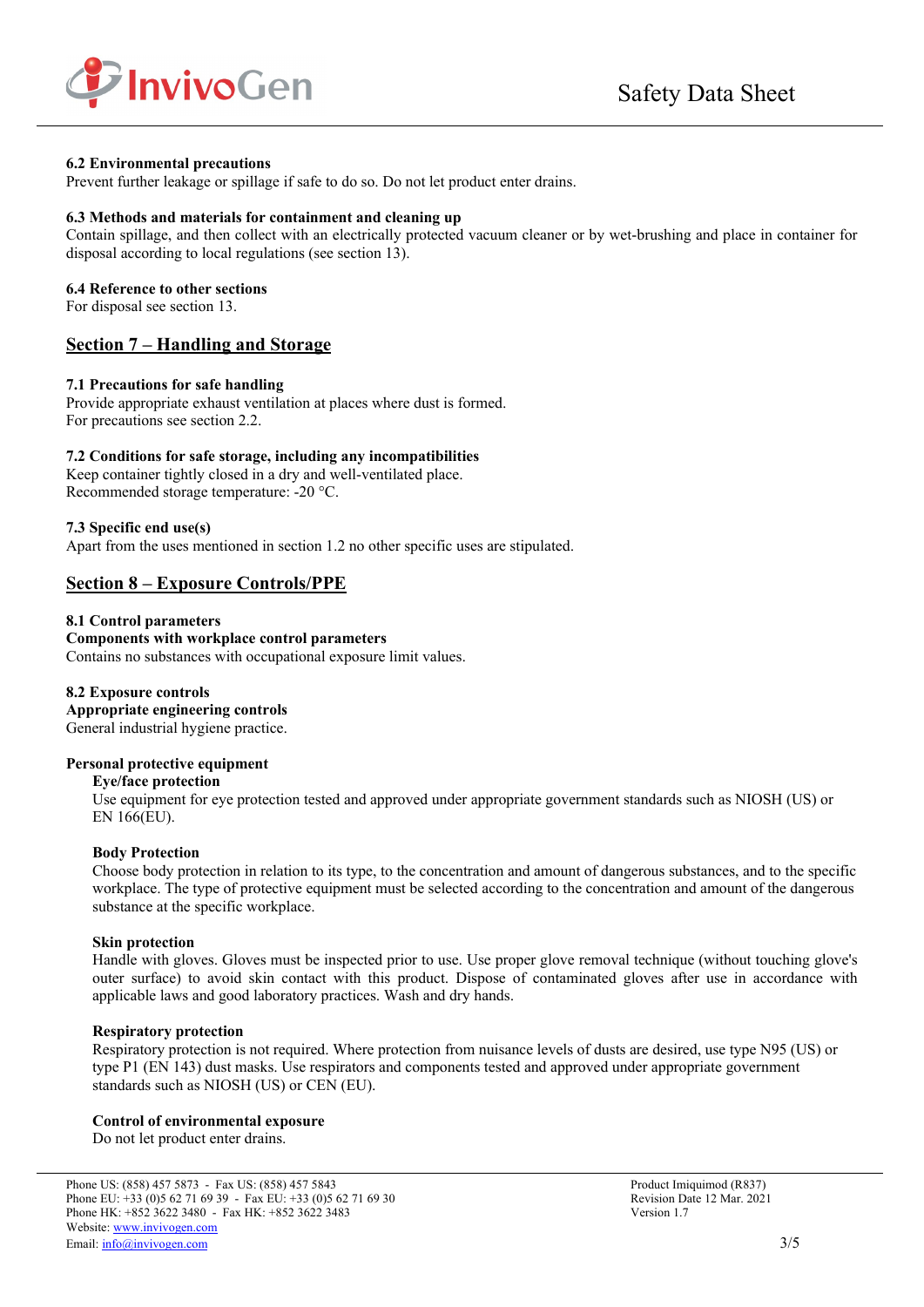

# **Section 9 – Physical/Chemical Properties**

### **9.1 Information on basic physical and chemical properties**

**Appearance**  Physical state: Solid Color: White **Safety Data**  Odor: No data available Odor threshold: No data available pH: No data available Melting point/freezing point: No data available Initial boiling point and boiling range: No data available Flash point: No data available Evaporation rate: No data available Flammability: No data available Upper/lower flammability or explosive limits: No data available Vapor pressure: No data available Relative density: No data available Solubility in water: 1 mg/ml Partition coefficient: n-octanol/water: No data available Autoignition temperature: No data available Decomposition temperature: No data available Viscosity: No data available

**9.2 Other safety information** 

no data available

### **Section 10 – Stability and Reactivity**

**10.1 Reactivity:** No data available

**10.2 Chemical stability:** Stable under recommended storage conditions.

**10.3 Possibility of hazardous reactions:** No data available

**10.4 Conditions to avoid:** No data available

**10.5 Incompatible materials:** No data available

**10.6 Hazardous decomposition products:** No data available

### **Section 11 – Toxicological Information**

### **11.1 Information on toxicological effects**

**Acute toxicity:** Oral LD50: No data available Inhalation LC50: No data available Dermal LD50: No data available Other information on acute toxicity: No data available **Skin corrosion/irritation:** No data available **Serious eye damage/irritation:** No data available **Respiratory or skin sensitization:** No data available **Germ cell mutagenicity:** No data available **Carcinogenicity:** No data available **Reproductive toxicity:** No data available **Additional information:** No data available

# **Section 12 – Ecological Information**

**12.1 Toxicity:** No data available